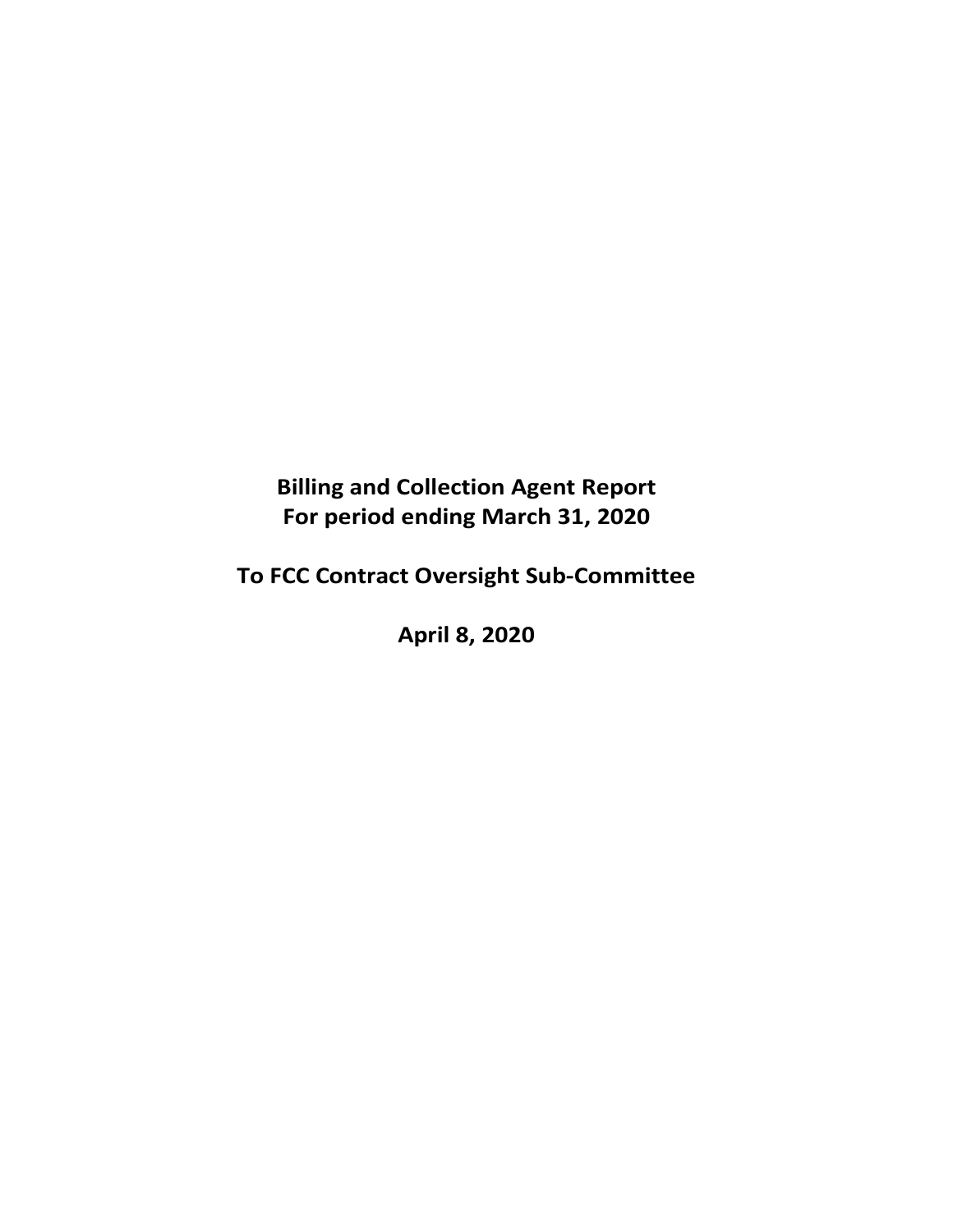# **NANPA FUND STATEMENT OF FINANCIAL POSITION March 31, 2020**

## **Assets**

| Cash in bank                                     |           | \$<br>6,686,177 |
|--------------------------------------------------|-----------|-----------------|
| Receivables                                      |           |                 |
| <b>Receivable from US Carriers</b>               | 8,200     |                 |
| Refunds due back to US Carriers (on Redlight)    | (20, 444) |                 |
| Receivable from Canada                           |           |                 |
| Receivable from Caribbean countries              |           |                 |
| Receivables forwarded to Treasury for collection | 93,013    |                 |
| Allowance for uncollectible accounts             | (97, 550) | (13, 111)       |
| <b>Total assets</b>                              |           | 6,673,066       |
| Less: Accrued liabilities                        |           |                 |
| Welch LLP                                        | 28,400    |                 |
| SOMOS - NANPA                                    | 248,831   |                 |
| SOMOS - Pooling                                  | 318,643   |                 |
| Data Collection Agent - USAC                     | 6,500     |                 |
|                                                  |           | (602, 374)      |
| <b>Fund balance</b>                              |           | 6,070,692       |

The credit balance of \$20,444 included in the accounts receivable balance is due to overpayments from carriers. Most of this balance cannot be refunded because companies are on red light status.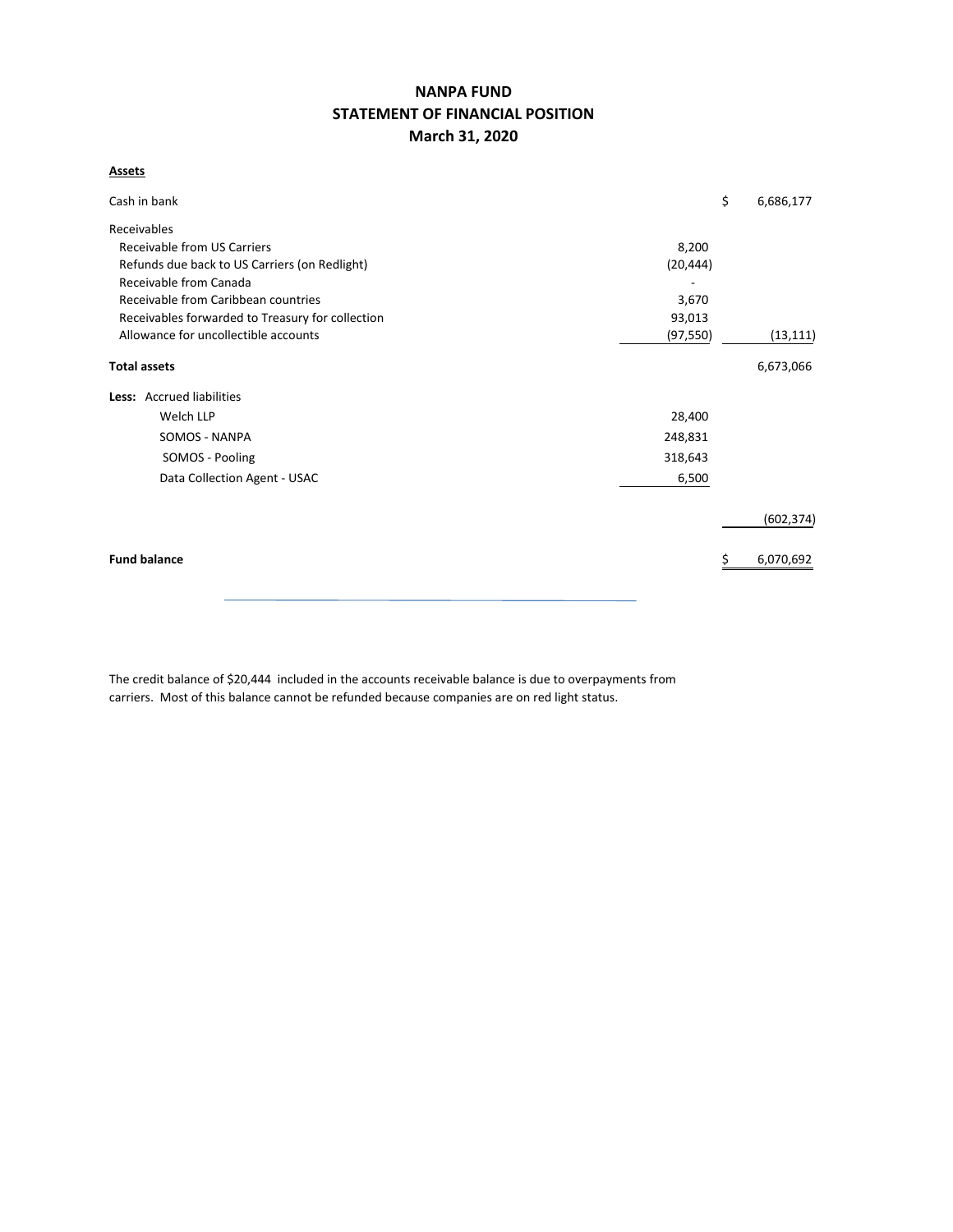#### **NANP FUND STATEMENT OF CHANGES IN FUND BALANCE OCTOBER 2019 TO SEPTEMBER 2020**

|                                                                 |        |                          |                  |                                    |                                    |                          |                   |           |               |               |               |                          |                          |                   |                          | <b>Variance</b>   |
|-----------------------------------------------------------------|--------|--------------------------|------------------|------------------------------------|------------------------------------|--------------------------|-------------------|-----------|---------------|---------------|---------------|--------------------------|--------------------------|-------------------|--------------------------|-------------------|
|                                                                 |        | Actual                   |                  |                                    |                                    |                          | <b>Forecasted</b> |           |               |               |               |                          |                          |                   | between                  |                   |
|                                                                 |        |                          |                  |                                    |                                    |                          |                   |           |               |               |               |                          |                          |                   |                          | forecasted        |
|                                                                 |        |                          |                  |                                    |                                    |                          |                   |           |               |               |               |                          |                          |                   |                          | results and       |
|                                                                 |        |                          |                  |                                    |                                    |                          |                   |           |               |               |               |                          |                          |                   |                          | budget at         |
|                                                                 |        | Oct-19                   | <b>Nov-19</b>    | <b>Dec-19</b>                      | Jan-20                             | Feb-20                   | <b>Mar-20</b>     | Apr-20    | <b>May-20</b> | <b>Jun-20</b> | <b>Jul-20</b> | Aug-20                   | <b>Sep-20</b>            | <b>Total</b>      | <b>Budget</b>            | <b>Sept 30/20</b> |
| Revenue                                                         |        |                          |                  |                                    |                                    |                          |                   |           |               |               |               |                          |                          |                   |                          |                   |
| <b>International Contributions</b>                              |        |                          |                  |                                    |                                    |                          |                   |           |               |               |               |                          |                          |                   |                          |                   |
| Canada                                                          | (1)    | 35,710                   | 17,855           | 17,855                             | 17,855                             | 17,855                   | 17,855            | 17,855    | 17,855        | 17,856        | 17,856        | 17,856                   |                          | 214,263           | 214,263                  |                   |
| Caribbean countries<br><b>Total International Contributions</b> | (1)    | 43,355<br>79,065         | $\sim$<br>17,855 | $\overline{\phantom{a}}$<br>17,855 | $\overline{\phantom{a}}$<br>17,855 | $\sim$<br>17,855         | 17,855            | 17,855    | 17,855        | 17,856        | 17,856        | 17,856                   |                          | 43,355<br>257,618 | 43,355<br>257,618        |                   |
| Domestic Contributions - US carriers                            |        | 9,607,193                | 163,514          | 163,309                            | 164,720                            | 166,388                  | 165,602           | 164,254   | 164,254       | 164,254       | 164,254       | 164,254                  |                          | 11,251,996        | 11,178,803               | 73,193            |
|                                                                 | (1)    |                          |                  |                                    |                                    |                          |                   |           |               |               |               |                          |                          |                   |                          |                   |
| Late filing fees for Form 499A                                  | (2)    | (2,600)                  | (100)            | 900                                | 600                                | (9,600)                  | (500)             | $\sim$    | $\sim$        | $\sim$        | $\sim$        | $\overline{\phantom{a}}$ | 80,000                   | 68,700            | 80,000                   | (11, 300)         |
| Interest income                                                 | (3)    | 7,270                    | 7,028            | 6,843                              | 5,644                              | 4,059                    | 1,431             | 2,500     | 2,500         | 2,500         | 2,500         | 2,500                    | 2,500                    | 47,275            | 30,000                   | 17,275            |
| <b>Total revenue</b>                                            |        | 9,690,928                | 188,297          | 188,907                            | 188,819                            | 178,702                  | 184,388           | 184,609   | 184,609       | 184,610       | 184,610       | 184,610                  | 82,500                   | 11,625,589        | 11,546,421               | 79,168            |
| <b>Expenses</b>                                                 |        |                          |                  |                                    |                                    |                          |                   |           |               |               |               |                          |                          |                   |                          |                   |
| <b>NANPA Administration - Somos</b>                             | (4)(a) | 240,833                  | 240,833          | 242,060                            | 240,833                            | 240,833                  | 248,831           | 243,333   | 243,333       | 243,333       | 243,333       | 243,333                  | 243,333                  | 2,914,221         | 2,919,996                | 5,775             |
| NANPA Administration - transition costs                         | (4)(b) | $\sim$                   | $\sim$           | $\overline{\phantom{a}}$           |                                    |                          |                   |           |               |               |               |                          | 240,833                  | 240,833           | 481,666                  | 240,833           |
| NANPA Administration - Change Order A                           | (4)(c) | $\sim$                   | 12,360           | $\overline{\phantom{a}}$           |                                    | $\overline{\phantom{a}}$ | $\sim$            |           |               |               |               |                          |                          | 12,360            | $\sim$                   | (12, 360)         |
| 1K Block Pooling - Somos                                        | (5)(a) | 314,585                  | 314,585          | 325,192                            | 314,585                            | 314,585                  | 318,643           | 319,585   | 319,585       | 319,585       | 319,585       | 319,585                  | 319,585                  | 3,819,685         | 3,835,020                | 15,335            |
| 1K Block Pooling - Transition Costs                             | (5)(b) | $\sim$                   | $\sim$           | $\overline{\phantom{a}}$           |                                    |                          |                   |           |               |               |               |                          | 314,585                  | 314,585           | 629,170                  | 314,585           |
| 1K Block Pooling - Change Order A                               | (5)(c) | $\overline{\phantom{a}}$ | 59,217           |                                    |                                    |                          |                   |           |               |               |               |                          |                          | 59,217            | $\overline{\phantom{a}}$ | (59, 217)         |
| <b>Billing and Collection</b>                                   |        |                          |                  |                                    |                                    |                          |                   |           |               |               |               |                          |                          |                   |                          |                   |
| Welch LLP                                                       | (6)    | 28,400                   | 28,400           | 28,400                             | 28,400                             | 28,400                   | 28,400            | 28,400    | 28,400        | 28,400        | 28,400        | 28,400                   | 28,400                   | 340,800           | 340,800                  | $\sim$            |
| Data Collection Agent                                           | (7)    | 6,178                    | 6,159            | 6,158                              | 6,252                              | 6,366                    | 6,315             | 6,500     | 6,500         | 6,500         | 6,500         | 6,500                    | 6,500                    | 76,428            | 78,000                   | 1,572             |
| <b>Annual Operations Audit</b>                                  | (8)    | $\sim$                   | $\sim$           | 49,000                             | $\overline{\phantom{a}}$           | $\overline{\phantom{a}}$ |                   | $\sim$    |               | $\sim$        | $\sim$        |                          |                          | 49,000            | 49,000                   |                   |
| <b>Bank Charges</b>                                             | (9)    | 5,073                    | 10,356           | 2,506                              | 2,290                              | 2,214                    | 2,107             | 3,167     | 3,167         | 3,166         | 3,166         | 3,166                    | 3,166                    | 43,544            | 38,000                   | (5, 544)          |
| <b>Carrier Audits</b>                                           | (10)   | $\sim$                   | $\sim$           | $\sim$                             | $\sim$                             | $\overline{\phantom{a}}$ |                   |           | $\sim$        | $\sim$        | $\sim$        | $\sim$                   | $\overline{\phantom{a}}$ | $\sim$            | 200,000                  | 200,000           |
| Bad debt expense                                                | (11)   | 15,680                   | (17, 634)        | 4,095                              | 3,388                              | (5, 124)                 | 925               | 3,333     | 3,333         | 3,333         | 3,333         | 3,333                    | 3,333                    | 21,328            | 40,000                   | 18,672            |
| <b>Total expenses</b>                                           |        | 610,749                  | 654,276          | 657,411                            | 595,748                            | 587,274                  | 605,221           | 604,318   | 604,318       | 604,317       | 604,317       | 604,317                  | 1,159,735                | 7,892,001         | 8,611,652                | 719,651           |
| Net revenue (expenses)                                          |        | 9,080,179                | 465,979)         | 468,504) (                         | 406,929) (                         | 408,572) (               | 420,833)          | 419,709)  | 419,709) (    | 419,707)      | 419,707) (    | 419,707)                 | 1,077,235)               | 3,733,588         | 2,934,769                | 798,819           |
| <b>Opening fund balance</b>                                     |        | 838,670)                 | 8,241,509        | 7,775,530                          | 7,307,026                          | 6,900,097                | 6,491,525         | 6,070,692 | 5,650,983     | 5,231,274     | 4,811,567     | 4,391,860                | 3,972,153                | 838,670)          | 934,769)                 | 96,099            |
| <b>Closing fund balance</b>                                     |        | 8,241,509                | 7,775,530        | 7,307,026                          | 6,900,097                          | 6,491,525                | 6,070,692         | 5,650,983 | 5,231,274     | 4,811,567     | 4,391,860     | 3,972,153                | 2,894,918                | 2,894,918         | 2,000,000                | 894,918           |
|                                                                 |        |                          |                  |                                    |                                    |                          |                   |           |               |               |               |                          |                          |                   |                          |                   |
| Fund balance makeup:<br>Contingency                             |        | 2,000,000                | 2,000,000        | 2,000,000                          | 2,000,000                          | 2,000,000                | 2,000,000         | 2,000,000 | 2,000,000     | 2,000,000     | 2,000,000     | 2,000,000                | 2,000,000                | 2,000,000         | 2,000,000                |                   |
| Surplus (deficit)                                               |        | 6,241,509                | 5,775,530        | 5,307,026                          | 4,900,097                          | 4,491,525                | 4,070,692         | 3,650,983 | 3,231,274     | 2,811,567     | 2,391,860     | 1,972,153                | 894,918                  | 894,918           |                          |                   |
|                                                                 |        | 8,241,509                | 7,775,530        | 7,307,026                          | 6,900,097                          | 6,491,525                | 6,070,692         | 5,650,983 | 5,231,274     | 4,811,567     | 4,391,860     | 3,972,153                | 2,894,918                | 2,894,918         | 2,000,000                |                   |
|                                                                 |        |                          |                  |                                    |                                    |                          |                   |           |               |               |               |                          |                          |                   |                          |                   |

**See Assumptions and Reconciliation to Budget on following page**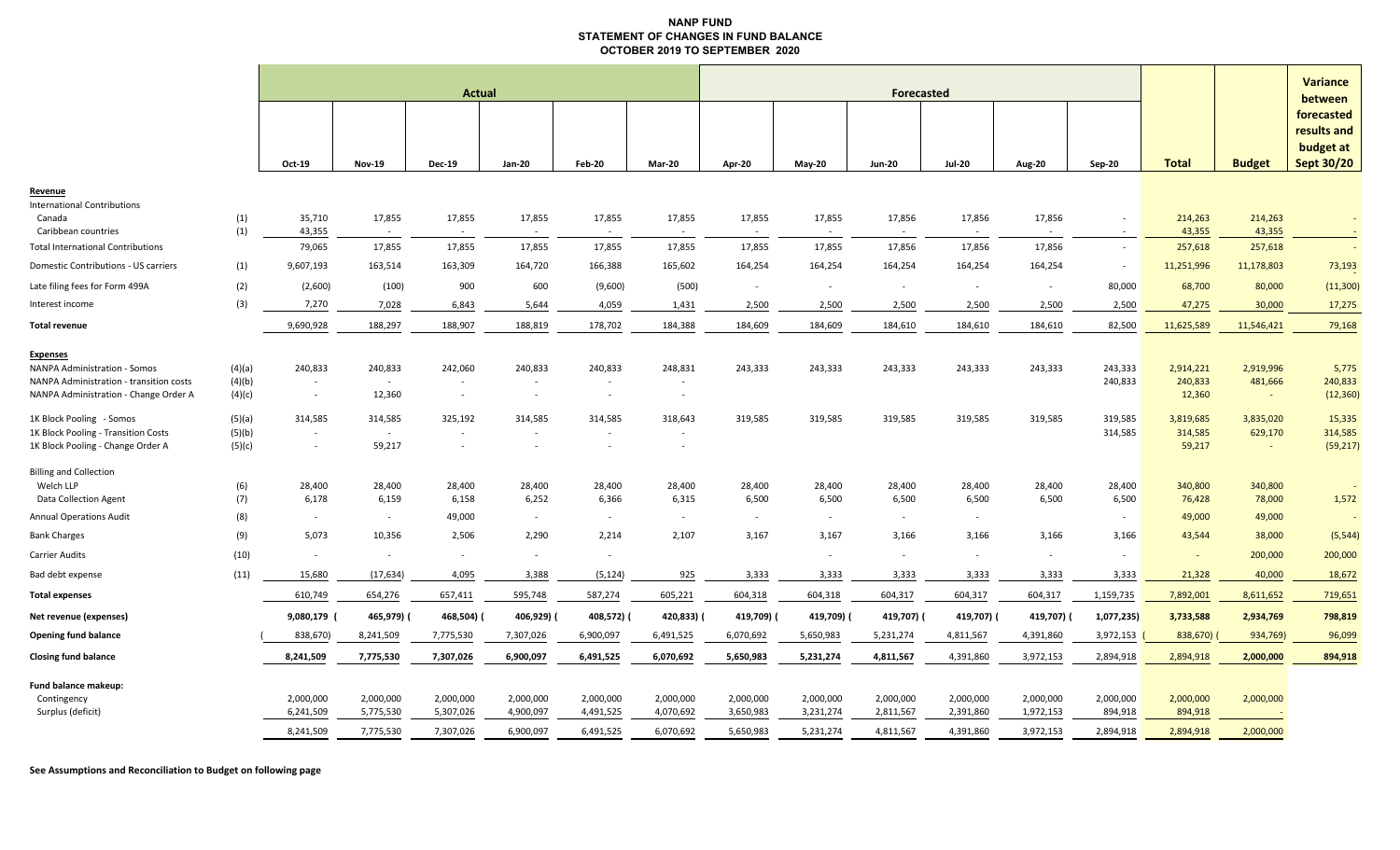#### **NANP FUNDSTATEMENT OF CHANGES IN FUND BALANCE OCTOBER 2019 TO SEPTEMBER 2020**

#### **Reconciliation of actual to budget**

| Budgeted fund balance at September 30, 2020 - contingency         | \$ | 2,000,000 |
|-------------------------------------------------------------------|----|-----------|
| Increase in opening fund balance between budget period and actual |    | 96,099    |
| Additional billings over estimate from budget                     |    | 73,193    |
| Late filing fees (reversal) for Form 499A                         |    | (11,300)  |
| Additional interest earned to date compared to budget             |    | 17,275    |
| Somos - NANPA Administration - adjustment to actual from budget   |    | 5,775     |
| Somos - NANPA Administration - transitions cost not expended      |    | 240,833   |
| Somos - Pooling - adjustment to actual from budget                |    | 15,335    |
| Somos - Pooling - transition costs not expended                   |    | 314,585   |
| Somos - NANPA Administration Change Order A                       |    | (12, 360) |
| Somos - Pooling Change Order A                                    |    | (59, 217) |
| Data Collection fees - Adjustment to actual from budget           |    | 1,572     |
| Bad debts - Adjustment to actual from budget                      |    | 18,672    |
| Carrier audits that will not be performed                         |    | 200,000   |
| Bank fees - Variance between actual and budget                    |    | (5, 544)  |
|                                                                   |    |           |
| Forecasted fund balance at September 30, 2020                     | Ś. | 2,894,918 |

#### **Assumptions:**

**(1)** The US carrier contributions for the period from October 2019 to September 2020 and the International contributions are based upon actual billings.

**(2)** These fees represent the \$100 late filing fee charged to those companies that do not file the Form 499A by the due date.

**(3)** Interest income is based on actual amounts received.

**(4)(a)** The NANPA Administration contract with Somos expires Oct 31/19. The contract was extended on the same terms for another 6 month period with two 3 month extension options.

**(4)(b)** This is an additional two months of Somos NANPA Administration transitional costs if a new administrator is awarded.

(4)(c) Change Order to combine the Central Office Code Assignment Guidelines and Thousands Block Administration Guidelines into one document

**(5)(a)**The 1K Block Pooling Administration contract with Somos expire Oct 31/19. The contract was extended on the same terms for another 6 month period with two 3 month extension options.

**(5)(b)** This is an additional two months of Somos 1K Block Pooling transitional costs if a new administrator is awarded as budgeted.

**(5)(c)** Change Order to combine the Central Office Code Assignment Guidelines and Thousands Block AdministraƟon Guidelines into one document

**(6)** The cost of B&C Agent is based on the contract with Welch LLP

**(7)**  The expense for the Data Collection Agent is based on an allocation of costs by USAC.

**(8)**  The expense for the annual operations audit performed by Ernst & Young LLP is based on the quote given.

**(9)** Bank fees are an expense to the Fund.

**(10)** The budget allows \$200,000 for carrier audits.

**(11)**  The allowance covers all accounts considered potentially uncollectible at March 31, 2020.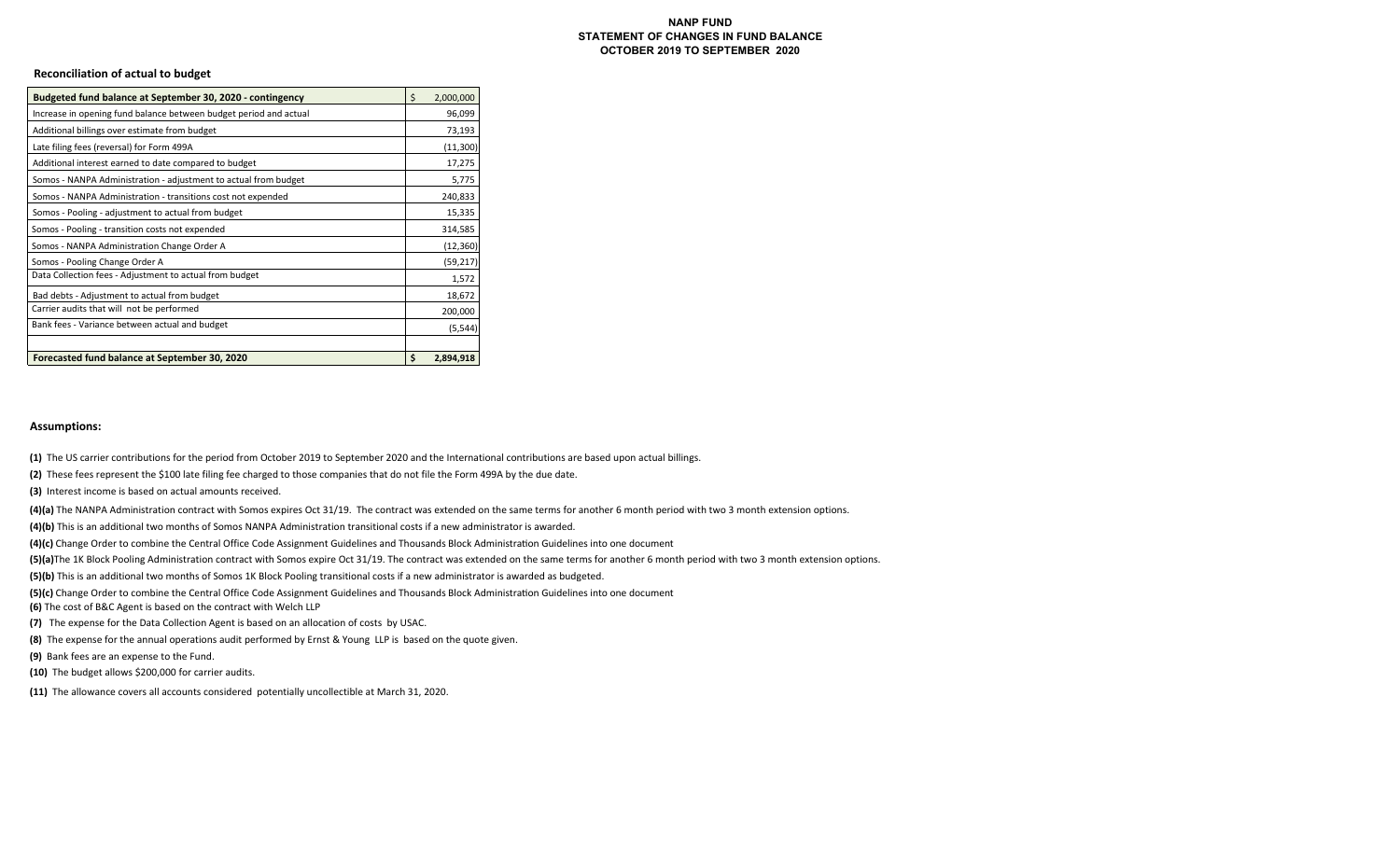## **Deliverables Report**

#### **Distributing invoices**

The monthly invoices for carriers were emailed/mailed on March 12th.

#### **Processing Payments**

Payment information from the lockbox service at Bank of America is downloaded on a daily basis. The deposit information is recorded daily.

#### **Late/Absent Payments**

Demand notices and statements of account were emailed/mailed on March 13<sup>th</sup> to all carriers with overdue balances. A total of 20 demand notices and statements of account were sent out. This is comparable to prior month.

#### **FCC Red Light Notices**

At a minimum, an updated red light report is posted to the FCC server for processing once a week. When required, additional updates are posted.

#### **Helpdesk Queries**

All queries are directed to a helpdesk voicemail inbox or email inbox. The details of the query are documented in an MS Access database including the date, Filer ID, nature of query, name of person making the request, who responded to the query and the resolution date. In March 10 calls and 23 emails were received which is smilar to the prior year. Most queries are about requesting copies of invoices, how to make changes to their email billing address, notification about closing their business, asking what the invoice was for or asking how to make a payment.

#### **Staffing Changes**

There have been no changes to staffing this month.

#### **Contract Renewals**

The Billing and Collection Agent contract was awarded to Welch LLP in April 2018. The contract is for a 5-year period from May 1, 2018 to April 30, 2023.

The initial contracts with Somos for the NANPA Administration and 1K Pooling contracts covered the period from November 1, 2018 to October 31, 2019. The contracts were extended for an additional 6 months with two 3-month extension options under the same terms.

#### **Status of Audits**

**FCC Audit:** The FCC audit is completed for fiscal 2019.

**Independent Audit:** The independent audit by Ernst & Young LLP of the financial statements and specified procedures commenced in November. The financial statement audit report was issued December 13, 2019. The specified procedures audit report was issued January 13, 2020.

**IPERIA:** A kick-off meeting was held in November with the FCC and the auditors. Documentation requested by the auditors in December with a due date of December 23, 2019 was submitted December 16, 2019. Ongoing biweekly meetings attended as required.

#### **Deliverable Reports Submission Dates Monthly SSF 224 repor**t - submitted April 2, 2020 **Quarterly Report on Fund Performance and Statement of Financial Positio**n -submitted apirl 3, 2020 **Quarterly Crosswalk reporting package** - submitted April 3, 2020 **Treasury Report on Receivables** - due April 10, 2020 **February COSC report** - submitted March 5, 2020

#### **Accounts Receivable**

In March, \$1,322.77 was received from Treasury for debts collected.

At the end of March there are 418 out of the 6040 invoices issued in September still outstanding, representing \$50,143.03. Payment for these invoices was due October 15, 2019. Invoices still unpaid at January 9, 2020 were sent to Treasury for collections. The number of invoices outstanding is less than in the prior year at the same date (at March 31, 2019 there were 493 invoices outstanding, totalling \$47,885.54).